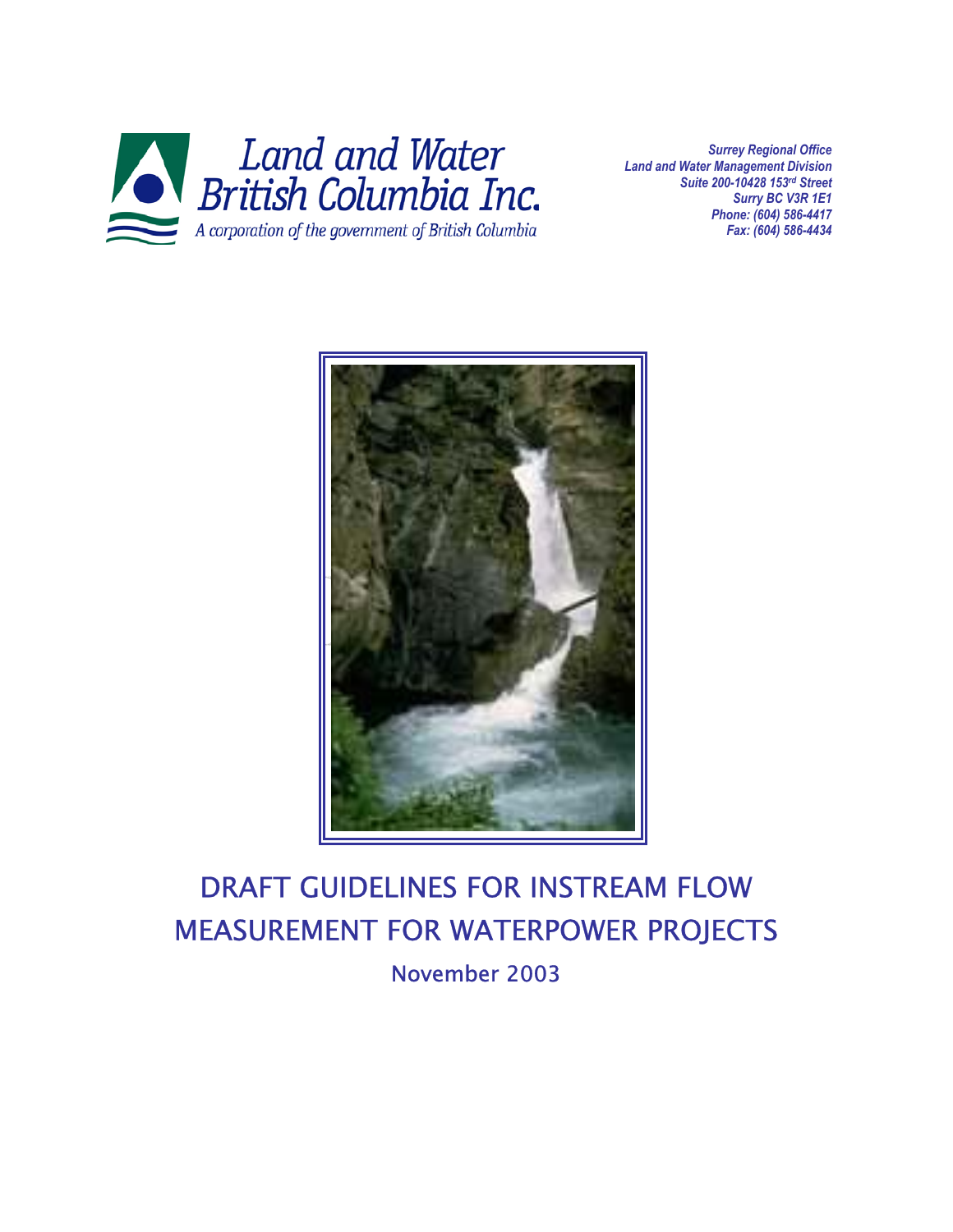# TABLE OF CONTENTS

- TABLE OF CONTENTS
- INTRODUCTION
- RISC STANDARDS
- Standards Criteria
- SAMPLING METHODOLOGY
- SITE SELECTION
- MEASUREMENT OF DISCHARGE
- EXTENDING THE RATING CURVE
- Confirming the Curve Extension
- Slope-area method
- DELIVERABLES
- RECOMMENDED BEST PRACTICES
- REFERENCES

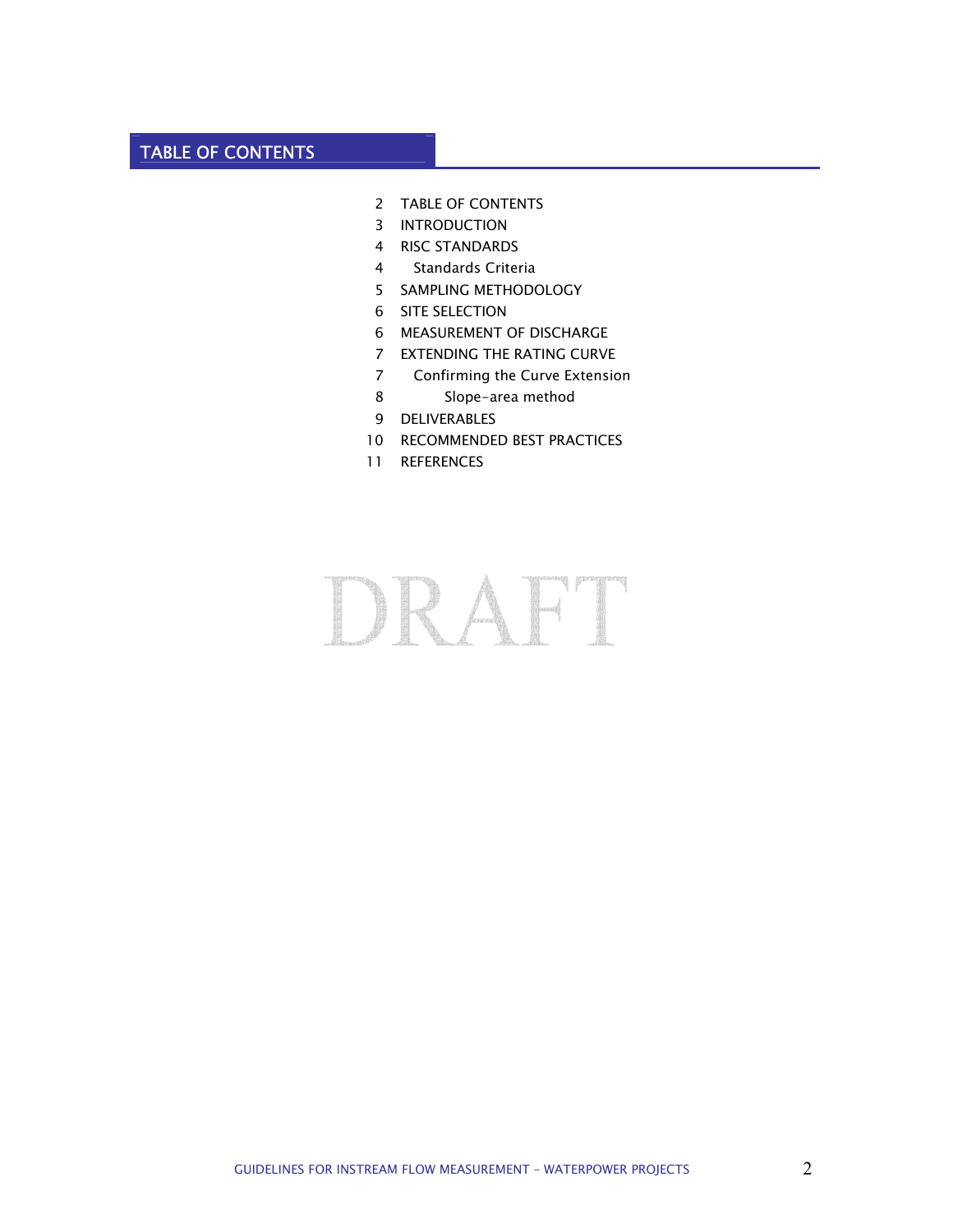## **INTRODUCTION**

 $\overline{a}$ 

Establishing an instream flow measurement program is an important preliminary step in the investigation of a potential waterpower project (WPP) site. The following guide presents the current provincial standard for hydrometric surveys, and provides a framework for the hydrological information a proponent will need to supply to LWBC in support of a flow measurement program.

As every potential WPP site has its own specific measurement challenges, the guidelines presented here are **focused on deliverables** rather than on prescriptive measures. To achieve these deliverables, recommended best practices are described. However, **it is left to the discretion of hydrological consultants to customize the measurement program in order to achieve the desired results.** 

The installation, maintenance and operation of a hydrometric station is expected to follow Resources Information Standards Committee (RISC) standards. The RISC standards provide a variety of options relating to instrumentation and station set up, in order to accommodate natural site-to-site variability. A brief overview of the RISC manual, standards criteria, and data certification process is provided. Alternative discharge measurement methods are also discussed.

Instream flow measurement programs specific to waterpower project proposals are relatively short term (1 to 2 years), with the specific purpose of establishing reliable baseline data with which to correlate to long term records<sup>1</sup>[.](#page-2-0) This requires a relatively intense sampling regime, in order to better capture the distribution of flows. Established standards which relate to sampling frequency, such as those of the Water Survey of Canada (WSC), are typically intended for long term flow measurement programs. These standards have been adapted here in order to address the specific challenges encountered in a short term flow measurement program. Best practices guidelines and deliverables are provided.

<span id="page-2-0"></span><sup>1</sup> Guidelines and best practices on correlating on-site flow measurements to neighboring long term station data are currently under development.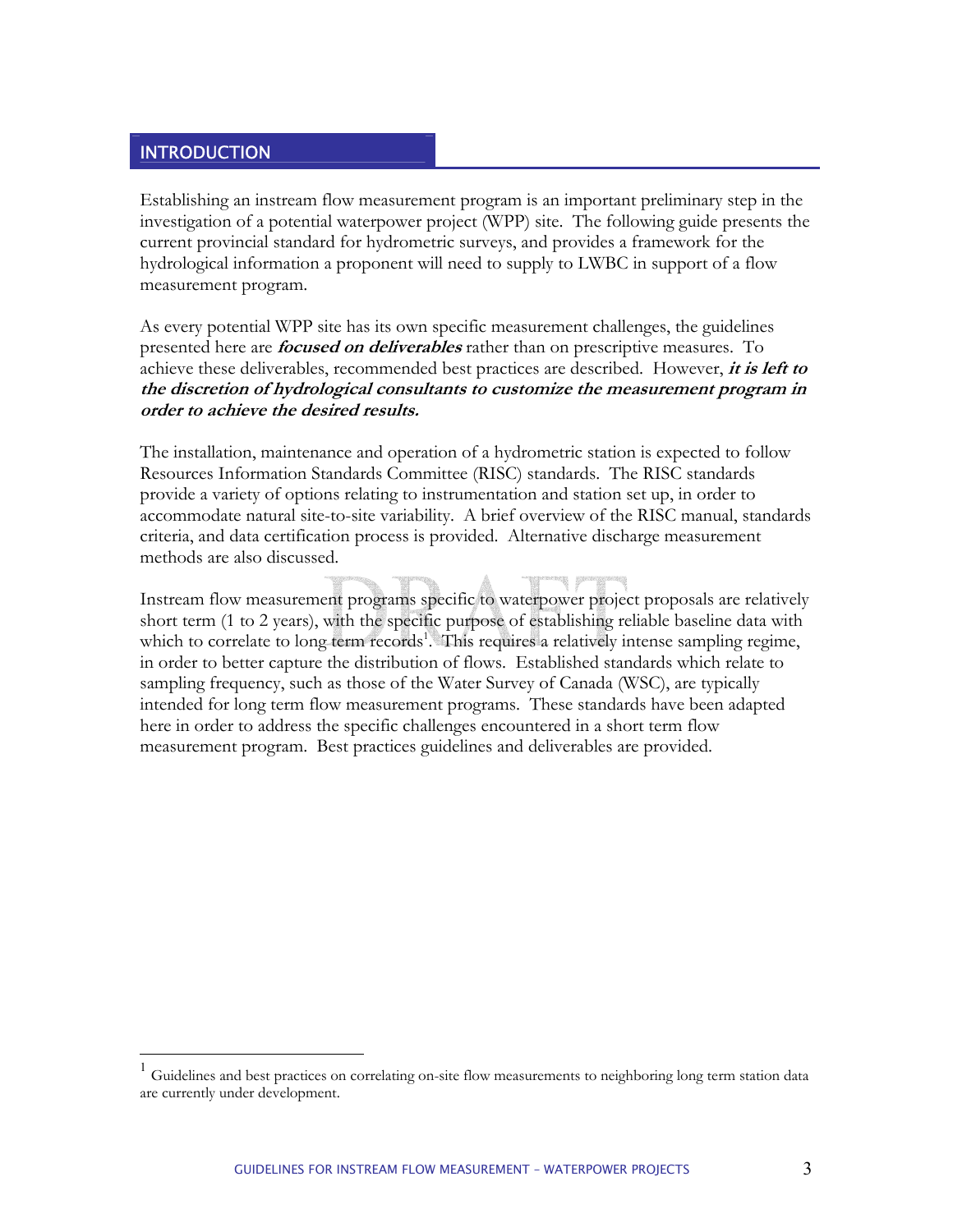## RISC STANDARDS

The provincial standard for hydrometric surveying is provided by the Resources Information Standards Committee:

Manual of Standard Operating Procedures for Hydrometric Surveys in BC; Prepared by Ministry of Environment, Lands and Parks, Resources Inventory Branch for the Aquatic Inventory Task Force Resources Inventory Committee, November 2, 1998. Version 1.1

<http://srmwww.gov.bc.ca/risc/pubs/aquatic/hydro/index.htm>

The RISC manual prescribes the procedures for the measurement and recording of water level and discharge in an open channel. It describes all aspects of hydrometric surveys including stream reconnaissance, site selection, station design and construction, instrumentation, gauge height measurement, discharge calculation, stage-discharge rating and discharge compilation.

## STANDARDS CRITERIA

Table 1 defines the various RISC standard levels and the anticipated tests needed to confirm any data set. For the purposes of waterpower project investigations, class A is **recommended.**

| Standard<br><b>Class</b> | Discharge<br>Rating<br>Accuracy | Number of<br><b>Verticals</b> | Number of<br><b>Benchmarks</b> | <b>Water Level</b> | Gauge<br>Accuracy |
|--------------------------|---------------------------------|-------------------------------|--------------------------------|--------------------|-------------------|
| Class $A/RS$             | $< 5\%$                         | N/A                           | 3                              | Recorder           | $2 \text{ mm}$    |
| Class A                  | $< 7\%$                         | $20+$                         | 3                              | Recorder           | $2 \text{ mm}$    |
| Class B                  | <15%                            | $20+$                         | 3                              | Recorder           | $5 \text{ mm}$    |
| Class C                  | $< 30\%$                        | $10+$                         |                                | Undefined          | $1 \text{ cm}$    |
| Approximate<br>Methods   | $>30\%$                         | N/A                           | N/A                            | Undefined          | $2 \text{ cm}$    |

Table 1. STANDARDS REQUIREMENT CRITERIA

As shown in Table 1, Class A requires 3 benchmarks, a 2 mm gauge accuracy, and the use of a digital recorder to measure water level. **At a minimum, water levels should be recorded on an hourly basis.** However, recording the water level every 15 minutes is preferable and will be more representative.WSC calculates mean annual discharge, MAD, as the average of mean daily discharge values, which in turn are averages of discharges collected hourly. It is recommended that all averages (be they daily, monthly or annual) be from the finest-scale data available.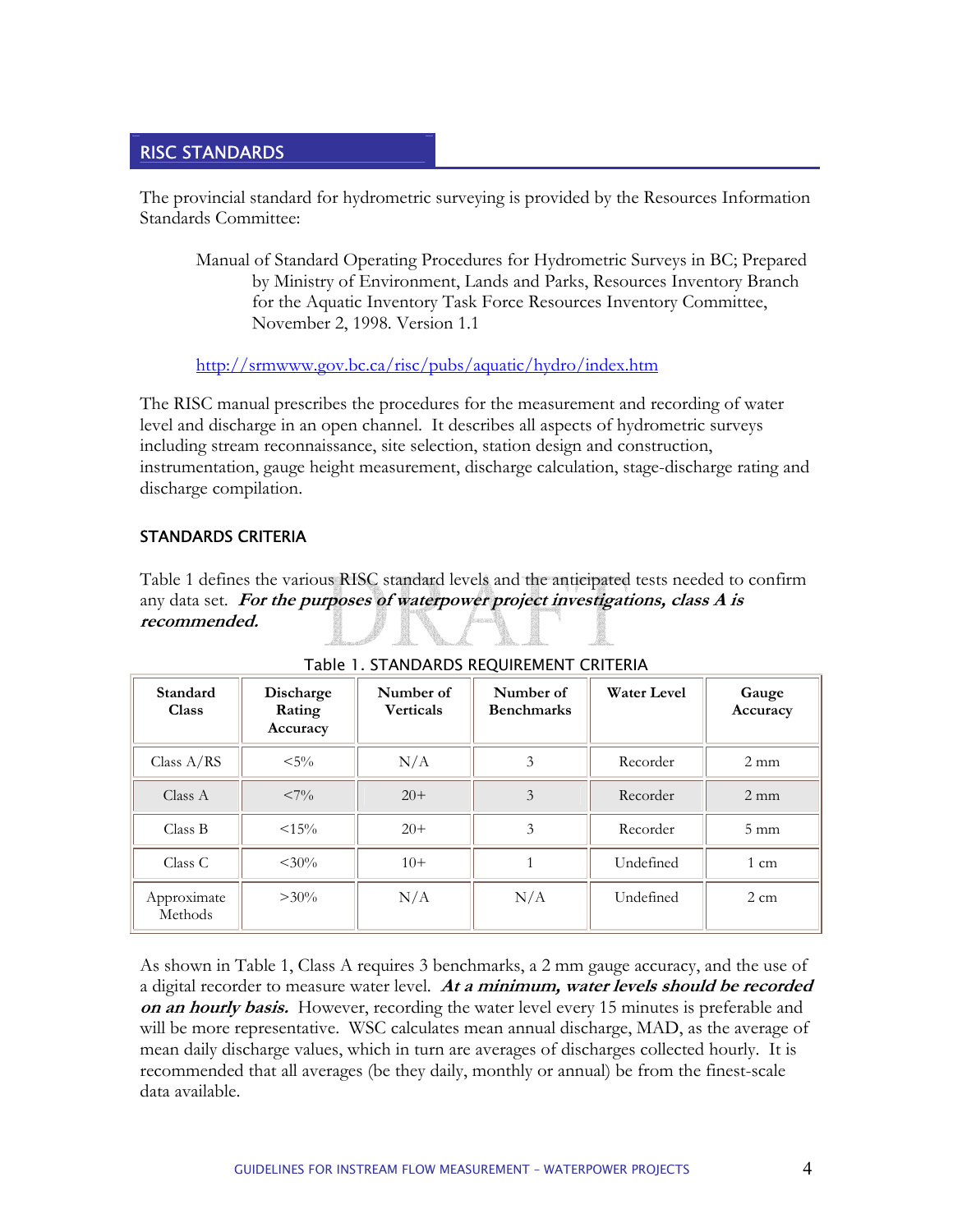#### SAMPLING METHODOLOGY

Rating curves are usually determined empirically by means of periodic measurements of discharge and stage. Established hydrometric stations only require periodic discharge measurements to either confirm the permanence of, or follow shifts in, the rating curve. For example, discharge is measured approximately seven times a year at established Water Survey of Canada stations. However, new stations require more intensive discharge measurements in order to define the stage-discharge relation throughout the entire range of stage. This is the key challenge for waterpower project investigations working within a one-to-two year timeframe.

A relatively intense sampling program, which addresses both frequency and coverage, is required in order to adequately define flow timing and quantity. Sampling frequency and coverage are closely interrelated concepts: Sampling frequency is defined here as the number of measurements recorded for a specified time period. Sampling coverage is defined here as the range of flows that have been measured, for instance some portion of bankfull width or MAD.

It is difficult to specify sampling coverage *a priori*, particularly with less than one year of data. Therefore in order to achieve reasonable coverage, sampling targets are specified primarily by effort:

▲For nival/nival glacial regimes (melt-dominated), discharge measurements should be made on a weekly basis during the period of spring freshet. After peak has occurred, the frequency of discharge measurements may drop to every two weeks. In low flow periods, monthly measurements are acceptable.

▲For synoptically-driven regimes (rain-dominated), it is generally more difficult to predict/measure high flow. Therefore the sampling frequency will have to increase to weekly measurements in late fall (October – November) in an attempt to capture the peaks associated with the autumnwinter rainy season.

▲For streams with transitional regimes, whose hydrological response falls somewhere between nival and synoptic regimes, weekly discharge measurements would be required during both the autumn-winter rainy season and the spring freshet.

Some variability in the sampling frequency is acceptable and expected. For example, a data point may be identified as an outlier and subsequently thrown out as a result of equipment malfunction. There may also be episodic difficulties in accessing the field site (e.g., road washouts). A lower sampling frequency may be sufficient in melt-dominated streams as it is easier to predict the high flow periods compared to synoptically driven regimes. While there will be some variability in the sampling frequency, **a minimum of 10 discharge measurements, well distributed through the range of flows, is required.**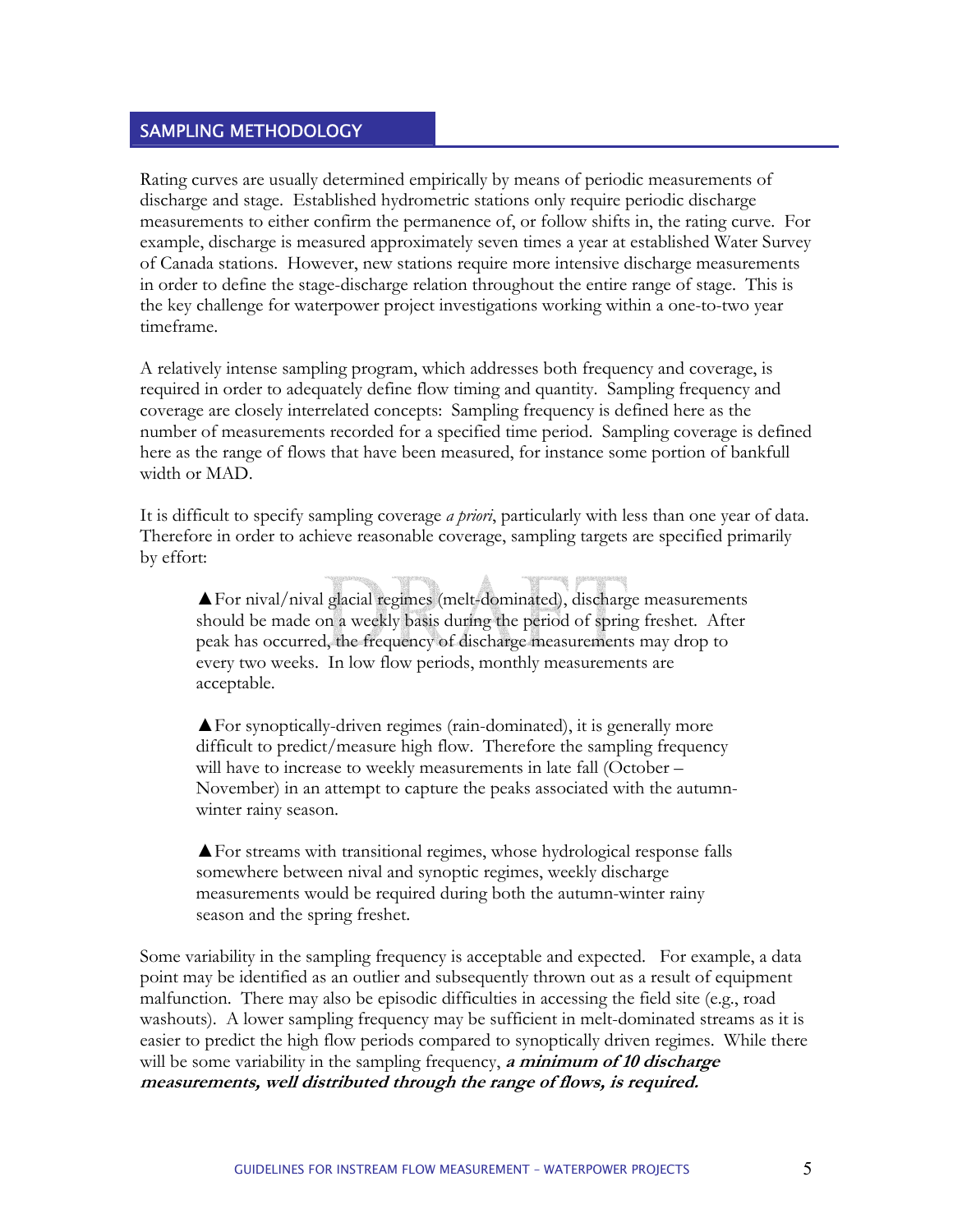While discharge measurements should be well distributed through the range of flows**, <sup>a</sup> priority is placed on precisely defining stage-discharge relations for flows less than 200% MAD**. This should be attainable, as discharge measurements are typically easier to collect during lower flow conditions. While design flows vary from project-to-project, they typically fall within 100 to 200% MAD. Lower flows ultimately determine instream flow requirements and power plant capacity.

# **SITE SELECTION**

There are many difficulties associated with collecting high quality hydrometric data. Selecting an appropriate site to establish the gauging station is of primary importance. **<sup>A</sup> poorly chosen site will result in poor data.** Section B.1.3 of the RISC standards describes the ideal characteristics associated with gauging station sites and current metering sections. **The gauging station should be in reasonable proximity to the proposed intake site.** 

#### MEASUREMENT OF DISCHARGE

The RISC standards address discharge measurements through cross-sectional current metering, or the use of weirs and flumes. Current metering is best suited to large, lowgradient rivers. Weirs are commonly used in small channels with relatively low flow volume. However, the streams targeted for waterpower projects are typically small and steep. Standard current metering does not perform well in small steep streams, particularly those with a boulder-cascade or step-pool morphology and relative roughness values >1. In streams of this nature, **dilution methods are recommended***.*

The basic idea of any dilution method is to add a measured quantity of a tracer to the flow and then observe its concentration at a point downstream where it is completely mixed with the flow. The tracer typically used is common table salt, as there is a linear relationship between salt concentration and electrical conductivity. The salt dilution method compares favorably in accuracy with current metering as a method of measuring streamflow, and appears to be capable of superior measurement precision where in-stream turbulence might interfere with current metering (Hudson and Fraser, 2002).

Dilution methods are easy to apply, economical, and have been well described by several authors (Church and Kellerhals, 1970; Day, 1976; Johnstone, 1988; Elder et al., 1990; and Okunishi et al., 1992). Salt dilution techniques have an upper limit related to the quantities of salt solution that can be effectively mixed and injected. Church and Kellerhals (1970) provide an example where a flow of  $\sim 18 \text{ m}^3/\text{s}$  was measured using 40 L of injection solution. It is important to note that the salt dilution method should not be viewed as a replacement for current metering; the two methods are complementary. It is left to the discretion of the hydrological consultants to select appropriate discharge measurement techniques.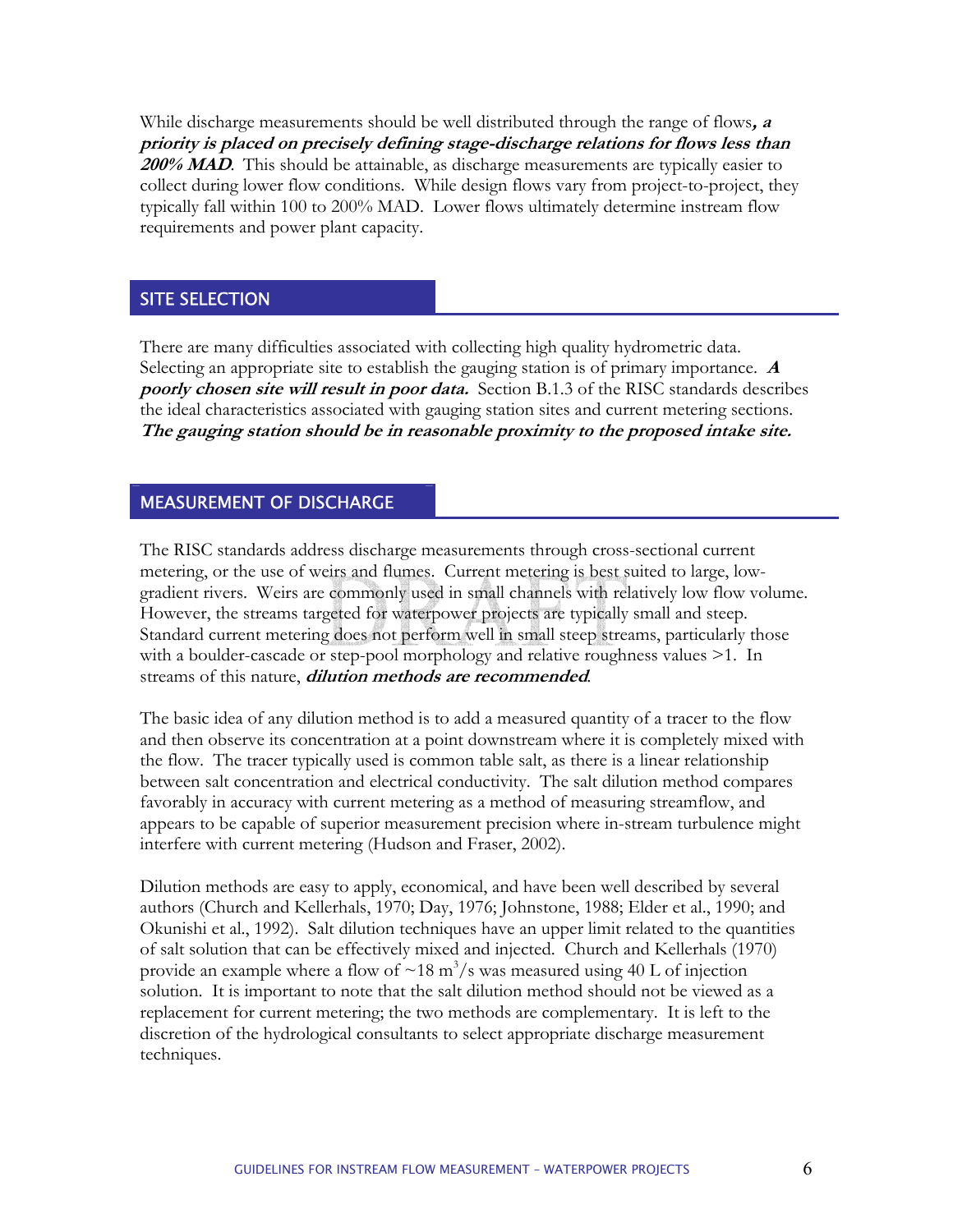Both RISC and WSC standards do not currently provide guidelines for salt dilution measurements. However, the following methods and operational guides are available on the web:

*USGS: Volume 1. Measurement of stage and discharge, Chapter 7 – Measurement of discharge by tracer dilution.* 

[http://water.usgs.gov/pubs/wsp/wsp2175/html/WSP2175\\_vol1\\_pdf.html](http://water.usgs.gov/pubs/wsp/wsp2175/html/WSP2175_vol1_pdf.html)

*Alternative methods of flow rating in small Coastal streams*  <http://www.for.gov.bc.ca/rco/research/hydropub.htm>

ISO standards are also available for purchase over the web:

*ISO 1100-1:1996. Measurement of liquid flow in open channels – Part 1: Establishment and operation of a gauging station.*  [http://www.iso.ch/iso/en/CatalogueDetailPage.CatalogueDetail?CSNUMBER=5611&ICS](http://www.iso.ch/iso/en/CatalogueDetailPage.CatalogueDetail?CSNUMBER=5611&ICS1=17&ICS2=120&ICS3=20)

[1=17&ICS2=120&ICS3=20](http://www.iso.ch/iso/en/CatalogueDetailPage.CatalogueDetail?CSNUMBER=5611&ICS1=17&ICS2=120&ICS3=20)

# EXTENDING THE RATING CURVE

Shallow flow and low gradients often make it difficult to obtain discharge measurements at very low flows. While it is desirable to extend the low end of the stage-discharge curve to zero flow, the lack of accurate measurements makes it a problematic task. Section F.2.3 in the RISC manual outlines a graphical technique for determining the gauge height for zero flow.

There are many difficulties associated with the measurement of peak flows. In synoptically driven watersheds with flashy hydrological responses, it is often difficult to reach the field in time for the peak. For WPP flow measurement programs, the prime limiting factor will most likely be the short timeframe involved. In a one or two year period, it is doubtful that flows as large as bankfull discharge will be captured, and as a result the rating curve will need to be extended.

If there are a reasonable number of discharge measurements, rating curves may be extended by simply plotting the full range of measured discharges against stage on double logarithmic plotting paper. In most cases, the logarithmic plot of measurements will form a straight line in the high flow range, which can easily be extended (see the RISC manual, section F.2.4). The "curve" as determined in the log plot is then transferred to the standard stage discharge plot.

#### CONFIRMING THE CURVE EXTENSION

Discharges estimated by indirect methods should be used to confirm the high end of the curve extension developed by the log-log plot. The slope-area method is the most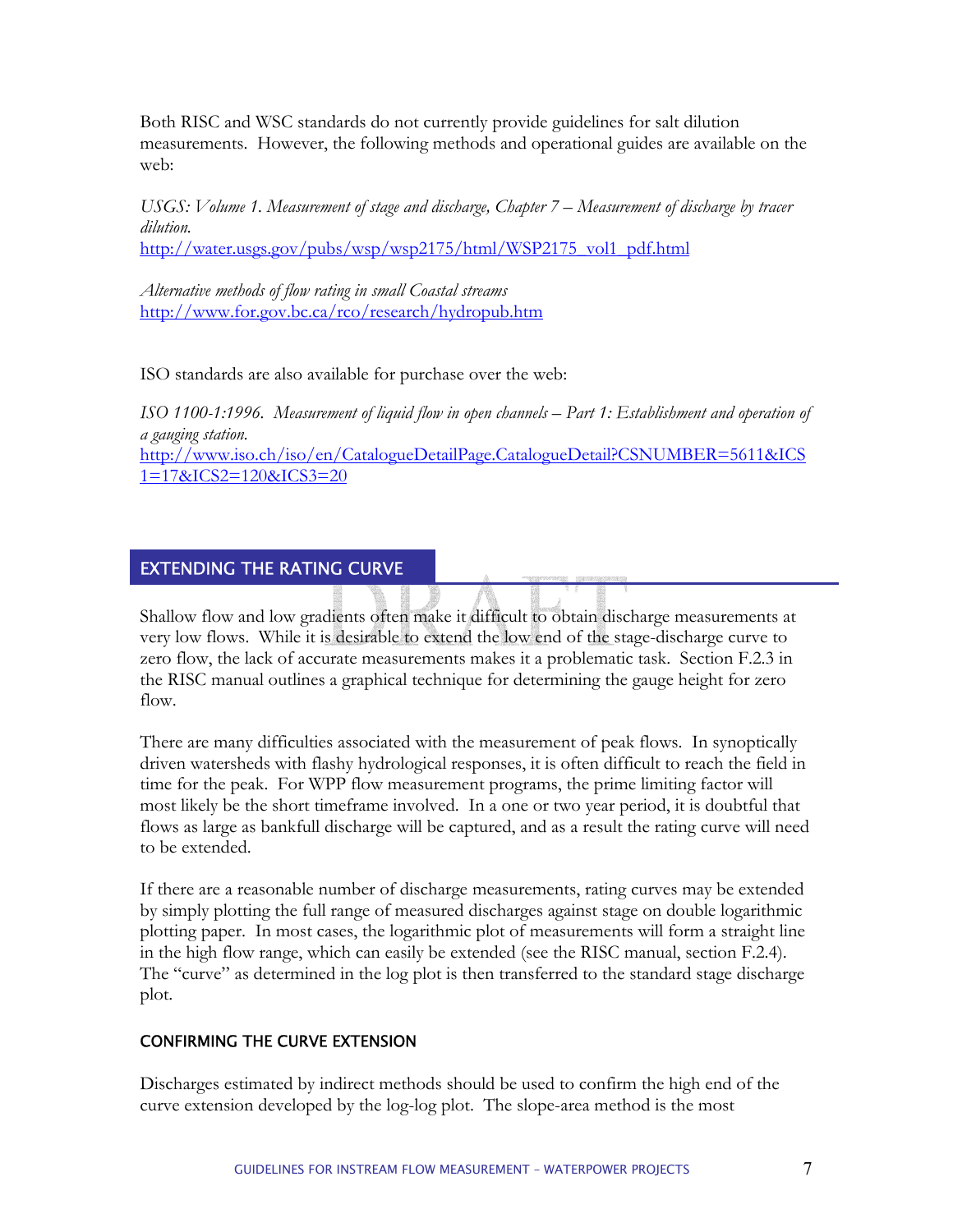commonly used procedure, where discharge is computed on the basis of a uniform-flow equation involving channel characteristics, water-surface profiles, and a roughness coefficient. The slope-area method is commonly used to estimate flow directly after a large magnitude event. This involves the identification of high water marks (see Benson and Dalrymple, 1968).

During a one to two year study period, there is no guarantee that a large magnitude event will occur. In such a situation, the slope area method can also be used to estimate bankfull discharge. This involves the identification of bankfull width, rather than high water marks associated with a specific event. While this is an approximate method, it is most likely a worthwhile endeavour that will better characterize the stage-discharge relation.

#### Slope-Area Method

Channel reaches lying within the designated station limits should be reconnoitred to find suitable sites for measurements. A minimum of three cross sections are recommended. The fall of the reach should be equal to or greater than 0.15 m (Benson and Dalrymple, 1968). Selected sites should be surveyed and permanently marked:

▲ Evidence of bankfull width, or high water marks, must be clearly evident on both sides of the river.

▲ The reach of river between the cross sections must have similar roughness characteristics

▲ No major tributaries should enter between the measuring site and the point at which the discharge is desired.

▲ The measuring site should be close to the point at which the discharge is desired. It is sometimes preferable to accept less favourable conditions at a site nearer to the gauge.

▲ There should not be any bridges or other "disruptions" to the stream course between the cross sections.

▲ Estimation of bankfull stage should be carried out at or very near to the gauging station. Stage is estimated in order to plot the estimated discharge on the rating curve.

The selection of a suitable reach is probably the most important element of a slope-area measurement. Difficulties commonly associated with the slope-area method in mountain streams include: variable hydraulic characteristics over the reach, estimation of (average) roughness, and supercritical flow. Due to a number of factors, peak flow estimates derived from the slope-area method may not reconcile with the rating curve extension values. If no agreement is found when comparing values derived from graphical curve extension and slope-area computation flow, estimates must be determined based on the judgement of an experienced hydrological consultant.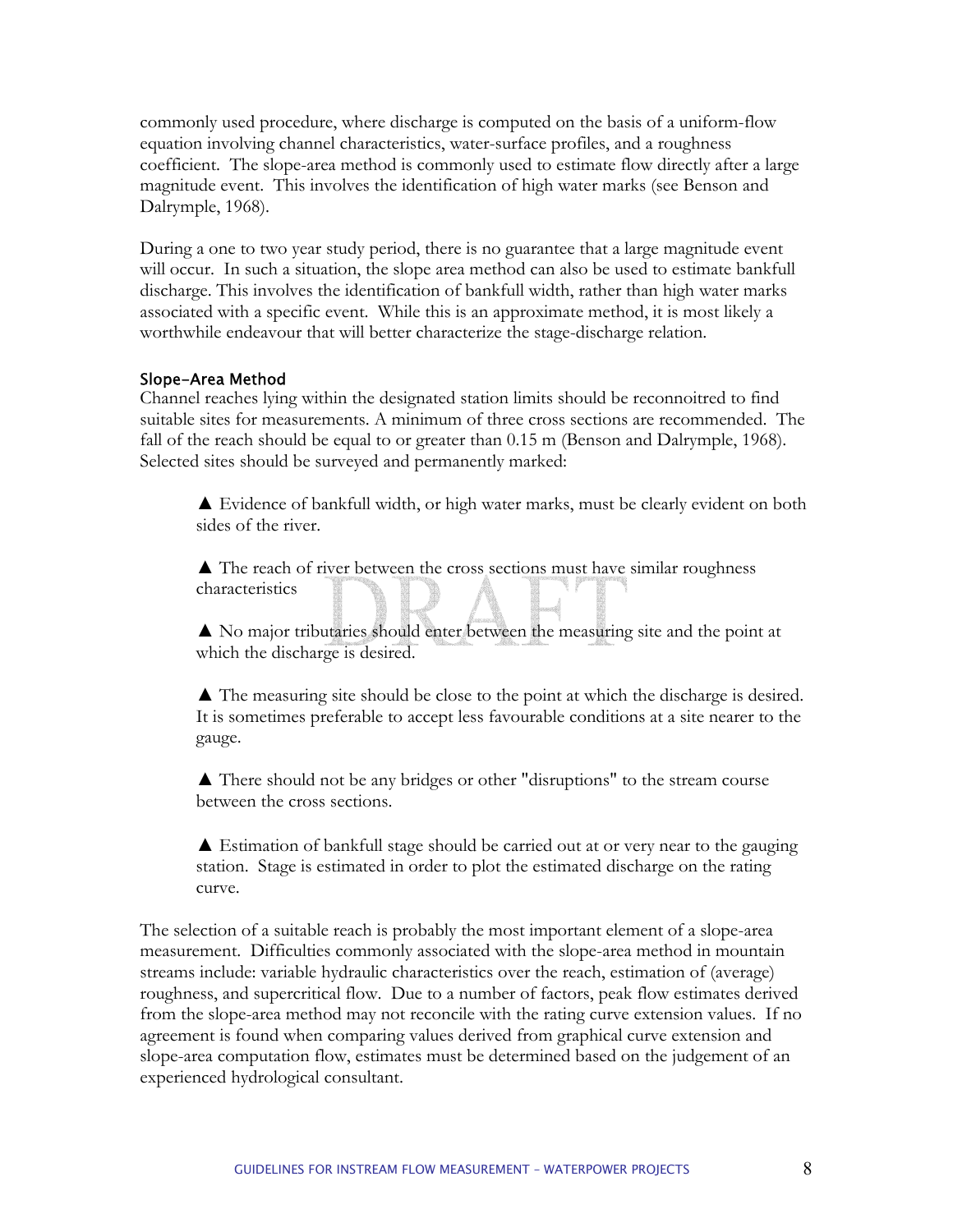## **DELIVERABLES**

The following information should be submitted in support of a flow measurement program:

▲ A discussion of the physical setting of the project area, including a description of surficial materials, hypsometry, stream order based on TRIM maps, drainage area and glacial coverage.

 $\blacktriangle$  A description of the site (RIC-AQ1) plus photographs of the site at the high and low flow limits of the discharge and stage measurements.

▲ Chronological record of site visits (RIC AQU-06)

▲ Chronological summary of gauge levels checks indicating all applicable gauge corrections (RIC AQU-04)

▲A fully documented methodology for generation of rating curve and flow estimates.

 $\triangle$  Rating curve(s):

•all data points plotted, with dates of measurement •axes scaled to bankfull discharge, or the highest recorded discharge (whichever is greater) •curve(s) identified with number and period of use

▲ A spreadsheet summary (RIC AQU-05)

▲ A chronological plot of percentage departures of the measured discharges from the rating curve values.

▲ A flow duration curve.

▲ Quantitative estimates of error and bias. A discussion on measurement errors/biases should also be provided.

- Measurement error can be quantified through the replication of measurements.
- Measurement replication should be repeated if different equipment is used at different levels of stage.
- Errors associated with the slope-area method are primarily related to site selection. A full discussion of site selection criteria for the slope-area method is presented in detail by Benson and Dalrymple (1967).

▲ List of equipment used for the project, including make, model and calibration dates of sensors, dataloggers, and meters.

 $\triangle$  An appendix containing:

•raw data in graphical form •copies of original gauging notes and level check notes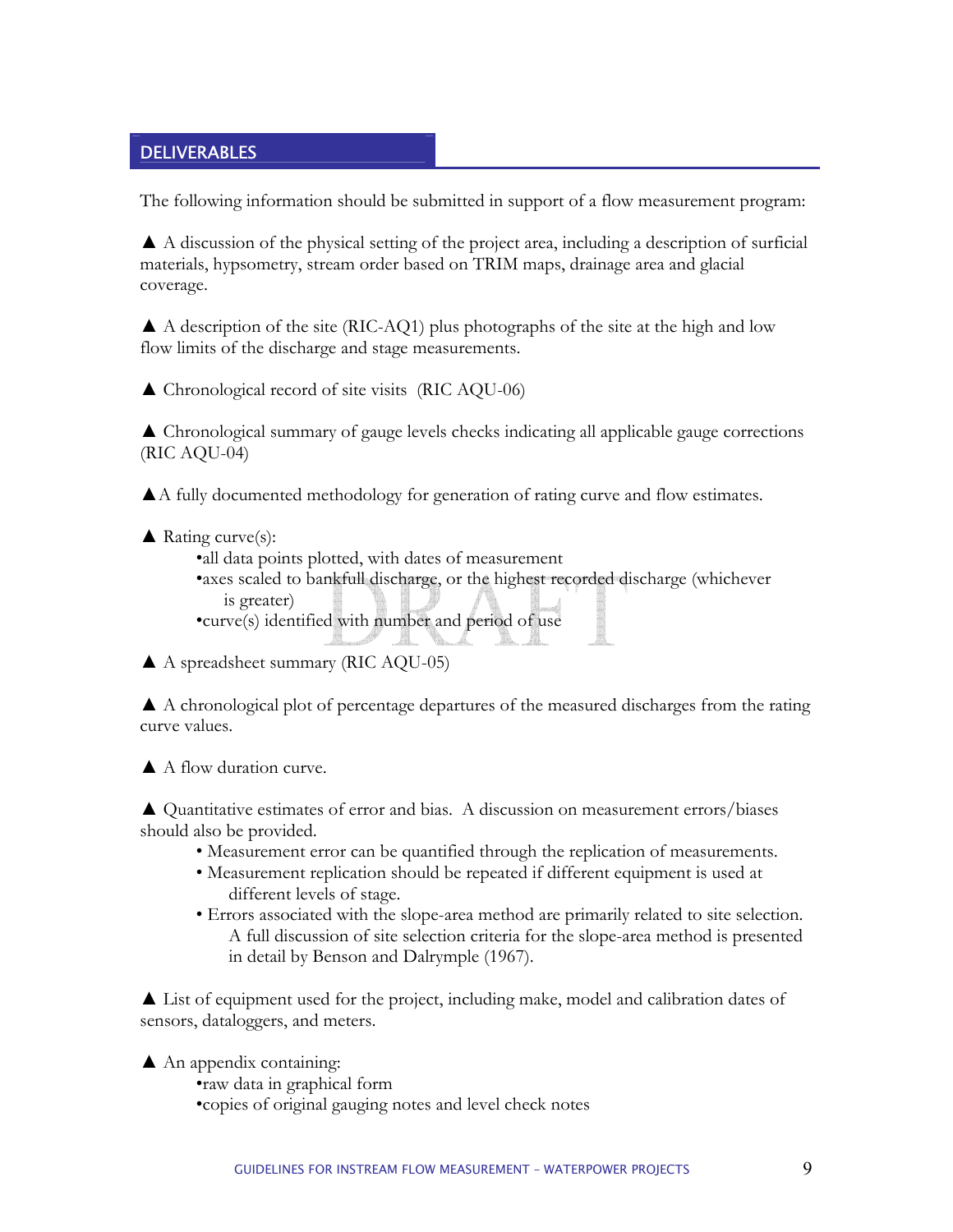#### RECOMMENDED BEST PRACTICES

In order to meet the requirements specified in the deliverables section, the following recommended best practices should be applied:

▲ Site selection is paramount to ensuring quality data is collected. A good gauging station site includes the following characteristics:

•Straight, aligned banks

•Good current meter measuring sites, (e.g. single channel, no undercut banks, minimal obstructions, no turbulence, no slow-moving pools (deadwater), no eddies).

•Reasonable means of access.

•No tributaries between gauge and metering sites.

•No swamps downstream or in vicinity of gauge

▲ Discharge measurements should be carried out over a wide range of flows in order to construct/calibrate the rating curve. A minimum of 10 discharge measurements, **well distributed over the range of flows**, is required.

▲ In small, steep, turbulent streams, dilution methods are recommended for measurement of discharge.

▲ Class 'A' RISC standards are recommended (3 benchmarks, 20+ verticals, digital recorder, and 2mm gauge accuracy). Level surveys should be completed a minimum of 2 times per year, in order to ensure the gauge has not moved.